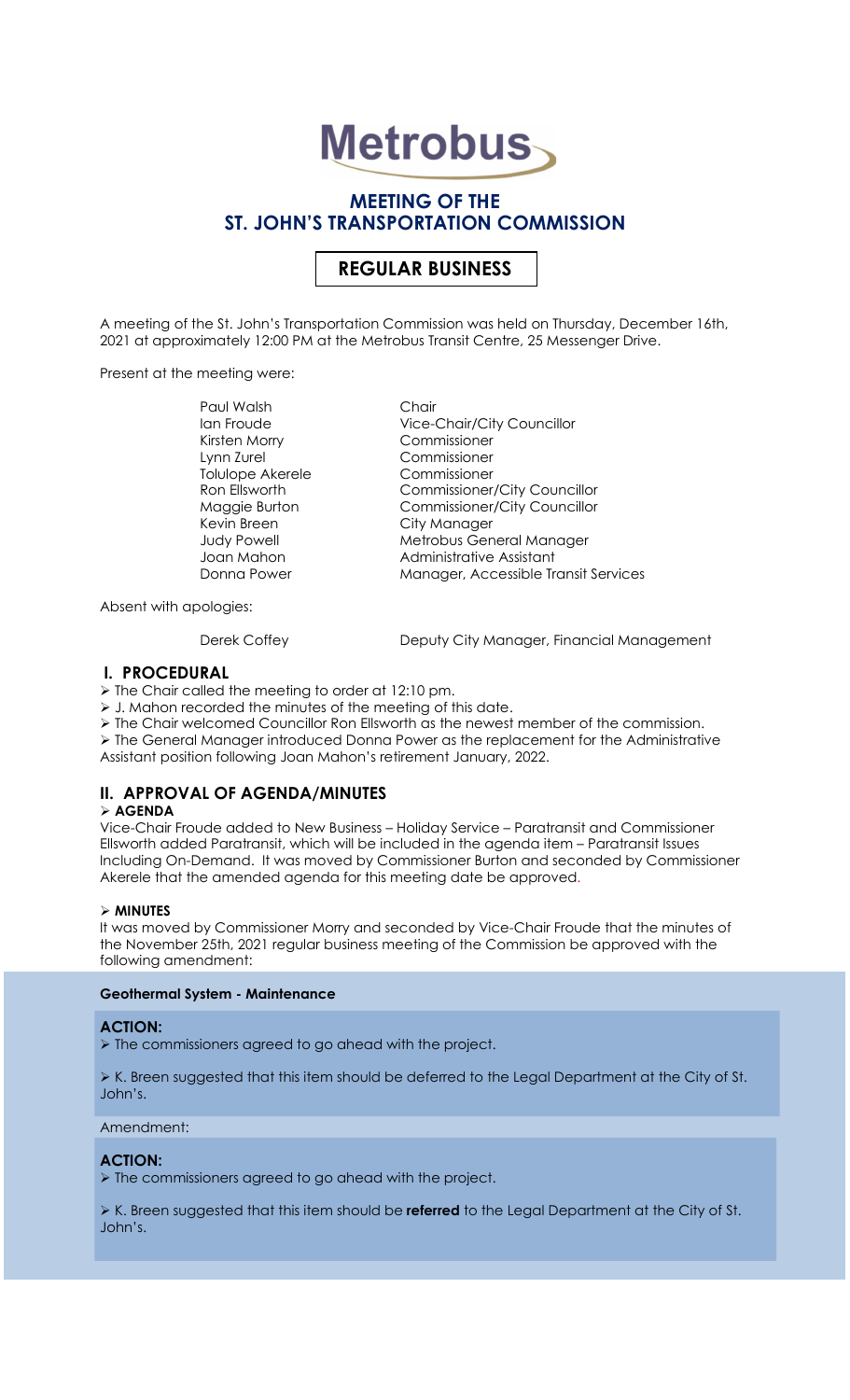

#### III. BUSINESS ARISING

#### 1. COVID-19 - Update

 The General Manager reported that ridership for Metrobus at the end of November was 85% of 2019 ridership levels and GoBus was approximately 70%. Compared to other transit properties across Canada we are doing quite well.

 Chair Walsh questioned if we were in the position to pivot if need be given the climate in the country with regards to Covid. The General Manager responded that we are prepared, if the need arises.

#### 2. On-Demand Software Update

 $\triangleright$  This item was deferred to New Business – Paratransit Issues Including On-Demand.

#### 3. Committee Membership

 The General Manager tabled the list of committees within Metrobus with commission representation. If a member of the commission would like to remain or serve on a committee, please contact the General Manager.

#### 4. Youth Focus Committee

 A new on-line based Youth Engagement Working Group at the City of St. John's was implemented. Metrobus could tap into a developing resource of the City's advisement committee to refer items pertaining to Metrobus. The General Manager agrees that this is a great resource to utilize.

#### IV. NEW BUSINESS

#### 1. Executive Summary – November, 2021

The November Executive Summary was tabled for members' information.

 Vice-Chair Froude noted that there were eight (8) assessments completed for paratransit and questioned if it made sense to continue with the same provider. D Power, Manager Accessible Transit, has had conversations with the provider on concerns with the speed that assessments are progressing. Commissioner Zurel commented that their contract and relationship is not working. She would like to see the assessments continue as she sees value in the assessment process but at an increased pace. The General Manager responded that shortly after the contract with Telus Health Care Centre began, Covid 19 arrived, there were shut downs, Snowmageddon happened and Telus Health Care Centre moved offices. They have had staff turnover and an ownership change.

ACTION: The General Manager will get an update for the next commission meeting on the percentage of assessments that have been completed.

It was moved by Commissioner Zurel and seconded by K. Breen that we request a timeline for a completion schedule from Telus Health Care Centre. There was no one opposed.

Chair Walsh indicated that he would like the provider (Telus Health Care Centre) to have the information requested for the next commission meeting.

#### 2. Paratransit Tender

 $\triangleright$  The General Manager advised that the tender for 14-18 paratransit buses has been cancelled. There were two bidders and neither completely met the specifications. After meeting with the Purchasing and Legal Departments at the City of St. John's a decision was made to cancel the tender and reissue it with a closing date of January 12<sup>th</sup>, 2022 for 18 buses. The delivery date will remain November 30, 2022. The following discussion occurred: Commissioner Burton questioned if 18 buses are required to run an on-demand system? The General Manager responded that we are still gaining experience with the new software. We have discussed options as we are having issues with the taxi service with regards to dependability and availability. One of the things we are looking at is supplementing the fleet - it doesn't necessarily have to be buses – it may be mini vans or cars. This will be looked at in the next few months as a lot of the clients are ambulatory. It has been noted that the number of passengers per hour have increased and D. Power, Manager of Accessible Transit, is watching the data and reports that it is trending in the right direction. Commissioner Burton was interested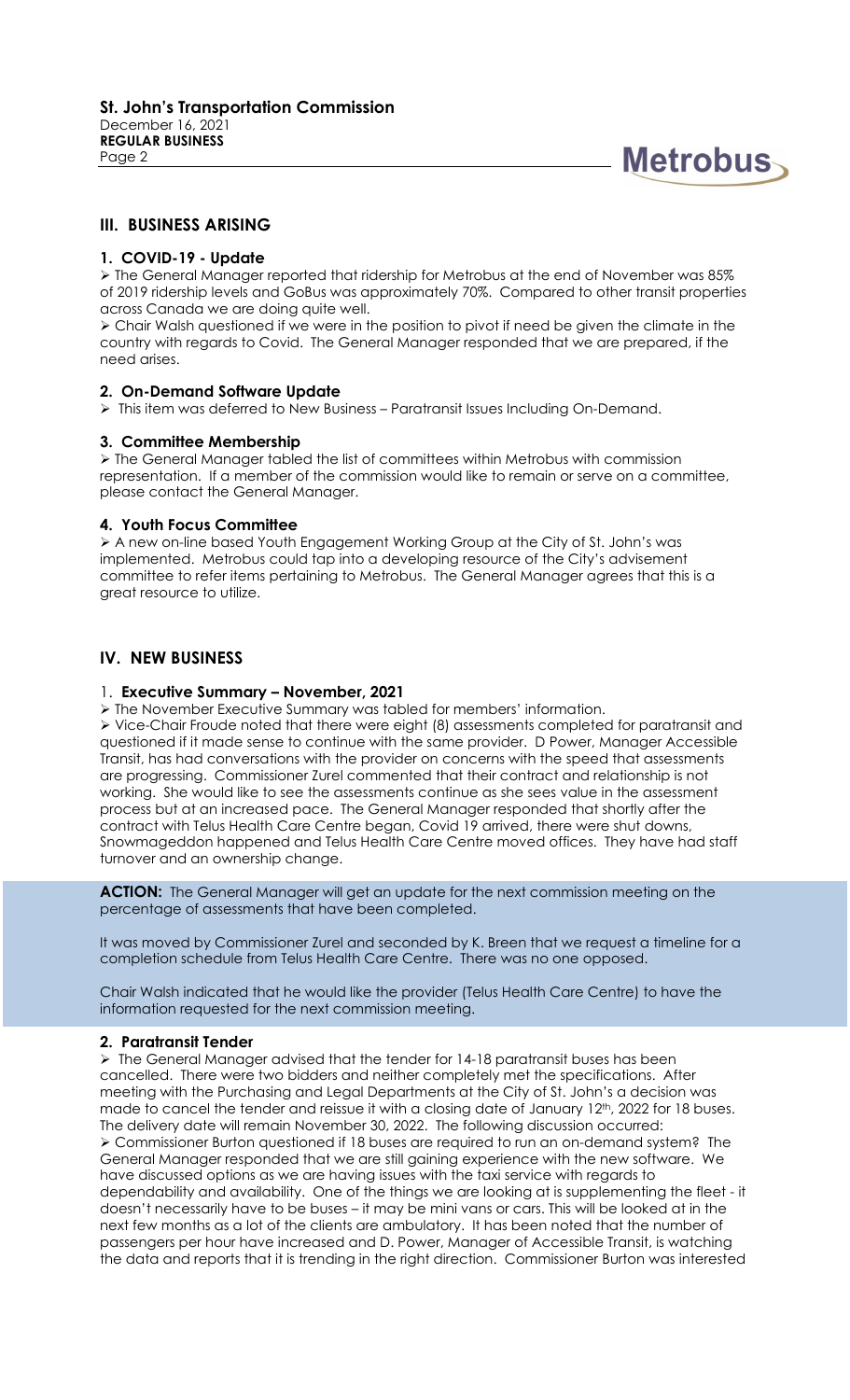

#### 2. Paratransit Tender cont'd

in seeing research on what the optimum number of buses a city of our size would need using an on-demand service.

 Vice-Chair Froude noted that previously we needed 14 buses and if we needed 18 we would consider four (4) electric or hybrid buses and he would like to know what has changed in four months. We need 18 buses and we are being more efficient – what does that mean for the possibility of purchasing electric buses by mid-2022? The General Manager noted that some of the modelling for the on-demand software indicated that we might not need 18 buses. We had put in a range of 14 – 18 buses. Currently, it indicates we need all 18 buses which are being utilized. Since that time we have had more of an issue with taxi availability and reliability and want less reliance on that resource. There has been a shortage of drivers in the taxi industry which has impacted the availability. We have concerns with reducing the fleet so we need all 18 buses at this point. Vice-Chair Froude noted that the assumption is that the taxi issue will be the same in late 2022. He thought the intention was to bring dispatch in house eventually and, in that case, we would have a choice on whether to send out the most efficient mode of transportation – a bus or taxi. The General Manager stated that right now we are utilizing all 18 buses and are struggling with the current state of taxis.

Commissioner Zurel stated that we want to reduce our reliance on taxis.

 Commissioner Ellsworth commented that reducing our reliance on taxis is not a fair statement from his point of view. It doesn't matter what carries the rider – taxis were added to add flexibility plus seats. Short rides make more sense to get a taxi which is a ride cost reduction for us if dispatch was in-house. I would see our use of taxis increasing as we move forward with capacity.

 Chair Walsh asked if we should be ordering 18 buses? Commissioner Ellsworth agrees that we should. That would give us 16 buses on the road taking into consideration breakdowns. If we were moving to a truly on-demand system, which we are not there yet, our number of riders is going to be going up with an aging population, with people coming from across the province for services that are only available in St. John's and making life choices – our demand is not going to go down it will be going up.

 Vice-Chair Froude doesn't see the merit in purchasing 18 buses. He was told that the ondemand software would not lead to an increase in ridership. He understands that there are additional people coming to the system but the system would be more efficient. This would be an opportunity to purchase hybrid or electric buses as we would not need a full fleet of large buses. He does not want to spend money that is not needed. Taxis are a good option for clients to travel around on and would like to leave the options open for an electrification plan which should be completed by-mid 2022.

 $\triangleright$  K. Breen stated that he is not confident that the taxis are going to be straightened out by the end of 2022. He would be in favor of purchasing 18 buses.

 Commissioner Akerele stated that in 5 years – 2027 – we could consider purchasing electric buses if we go with a non-electric fleet now.

 Commissioner Burton commented that the argument at that time will be made to buy a couple of electric buses to try them out. We need to do that now up front to see how they go. They are new to the market. She supports the study that Edmundo Fausto, Sustainability Coordinator, City of St. John's is preparing but the wheels need to be put in motion to order two

electric buses. She doesn't think that on-demand is going to reduce the pressure on the system – it is going to increase the number of buses. On demand needs more vehicles on the road. We could order 14 buses and buy vans to supplement as needed in case the taxi situation does not work out.

Commissioner Morry agrees with Commissioner Burton.

 Chair Walsh stated that the issue is that management is moving forward with a tender for 18 fossil fuel buses and if we want to change that we need a motion to do so.

 $\triangleright$  K. Breen questioned that if we were to purchase 16 buses and 2 electric buses is there a contingency in place for the maintenance of those buses.

 $\triangleright$  The General Manager stated that we are concerned with the delay. We would need to research electric buses. The concern is the delay that we will have with a reduced fleet because we need to apply for funding and then tender for the electric buses. It is not always a one to one replacement. A lot of research and planning have to go into this. That is not saying that when we get the 18 buses in place we could not order one or two electric buses in addition. Our concern is the delay and now we are struggling with capacity with eighteen buses.

 The Chair questioned what type of fuel will the buses take? The tender is for gas buses because the amount of the funding would not cover the cost of electric buses. We can still apply under the same program for electric buses but the prices are not going to come in the same.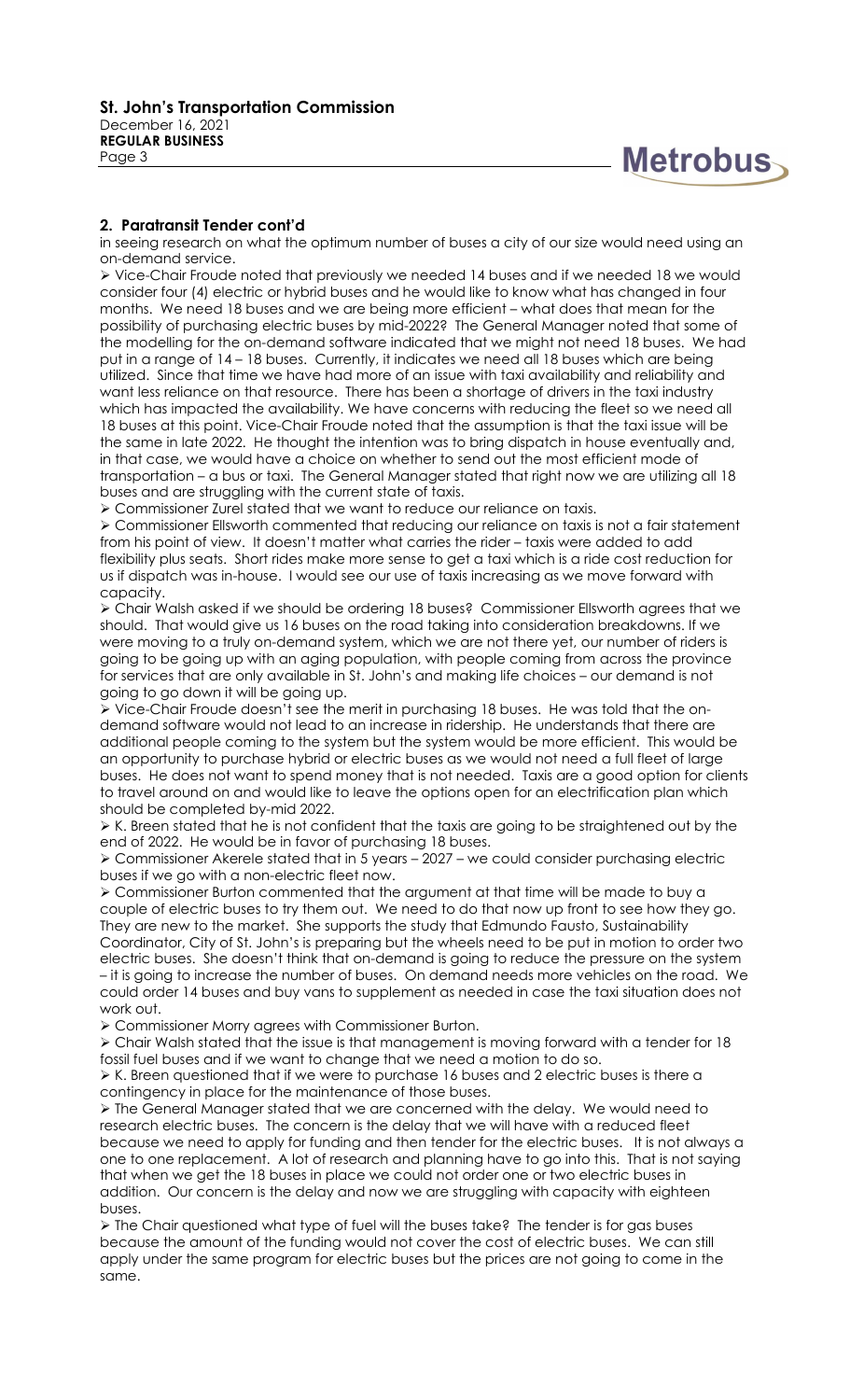

#### 2. Paratransit Tender cont'd

A motion was put forward by Vice-Chair Froude and seconded by Commissioner Burton to purchase 14 buses not 18. Further discussion took place.

 The General Manager stated that the on-demand software provides the ability to dispatch directly to taxis. That is our intention when the contract is up with MVT as a cost savings measure. The taxi company is moving into a fully automated dispatch system in the new year. We are hoping that their new software will communicate with our on-demand software, which will make the transition easier. We went with the range of 14 -18 buses when the tender was developed the on-demand software was not introduced but the modelling showed that we could reduce the fleet but we were not sure where we would fall in that range. We are struggling with capacity with 18 buses on the road. This is the basis of our recommendation. Commissioner Burton supports purchasing 14 buses right now so that it gives us the option next year to order supplementary buses or vans or vehicles. I don't think we should replace the entire fleet. The intention before the tender was cancelled was to purchase 14 – 18 buses. It doesn't make sense for us to have approved the on-demand software with the idea that it would reduce ridership but now we are having capacity issues so we have to buy more buses. I think we have the current on-demand software that works with less buses or we have a different system in place with more buses.

 Commissioner Akerele stated that based on what the General Manager said we currently have 18 buses and are struggling with that. The General Manager noted that the life span of a bus is five years. Maintenance costs increase and there is more down time on the buses. In the last paratransit fleet some of the buses did not last the five years. Taxi reliance increased while we waited for the new fleet to arrive.

 The General Manager questioned the statement that we expected a reduction in demand with the new on-demand software. On-demand software is just a scheduling software which would not affect demand.

 Commissioner Burton reiterated that the idea was that we would be able to maintain the current service we have even with more people on board. The on-demand service was to make the system more efficient overall.

 Commissioner Ellsworth questioned if there were any buses currently in the fleet that could be utilized with the new buses? If 2 or 3 buses currently in the fleet could be maintained for a year with 14 new buses and then make a purchase of electric buses the following year. If this is not possible, I would be willing to accept that. The General Manager noted that a life span analysis of the fleet can be discussed with MVT as they are responsible for the maintenance of the fleet.  $\triangleright$  K. Breen thinks we should pursue contacting MVT with the intention of keeping the best 2-3 buses in the fleet beyond their life span as we would expect these to stay on the road for an additional couple of years and then purchase 14 new buses.

 Commissioner Morry agrees with K. Breen and thinks there is value in preserving some scope to get electric buses sooner rather than later.

Commissioner Zurel agrees as well.

 $\triangleright$  The General Manager stated that until she gets feedback on the condition of the fleet it is hard to comment.

 Chair Walsh clarified that the motion on the table was to limit the guaranteed portion of the purchase to 14 vehicles with the flexibility to move to 18. This motion was carried unanimously.

#### 3. Paratransit Issues Including the On-Demand Software

 $\triangleright$  Commissioner Burton is concerned that there are still a lot of problems with the new ondemand software and there does not appear to be any accountability for these issues. After a lengthy discussion, the following motion was tabled:

ACTION: Commissioner Ellsworth put forth a motion to create a short-lived ad-hock committee comprising of the General Manager, Manager, Accessible Transit Services and himself along with representation from MVT and Newfound Cabs. This motion was seconded by Vice-Chair Froude and carried unanimously.

#### 4. Update on the Discussion Around Stop Announcements

 Commissioner Burton noted that the goal surrounding the stop announcements topic was to bring a report to the Commission by September, 2021. The General Manager stated that a lot of research has to go into that report and, currently, Metrobus staff has a full agenda.

ACTION: The Chair requested to have Stop Announcements placed on the agenda for February's commission meeting.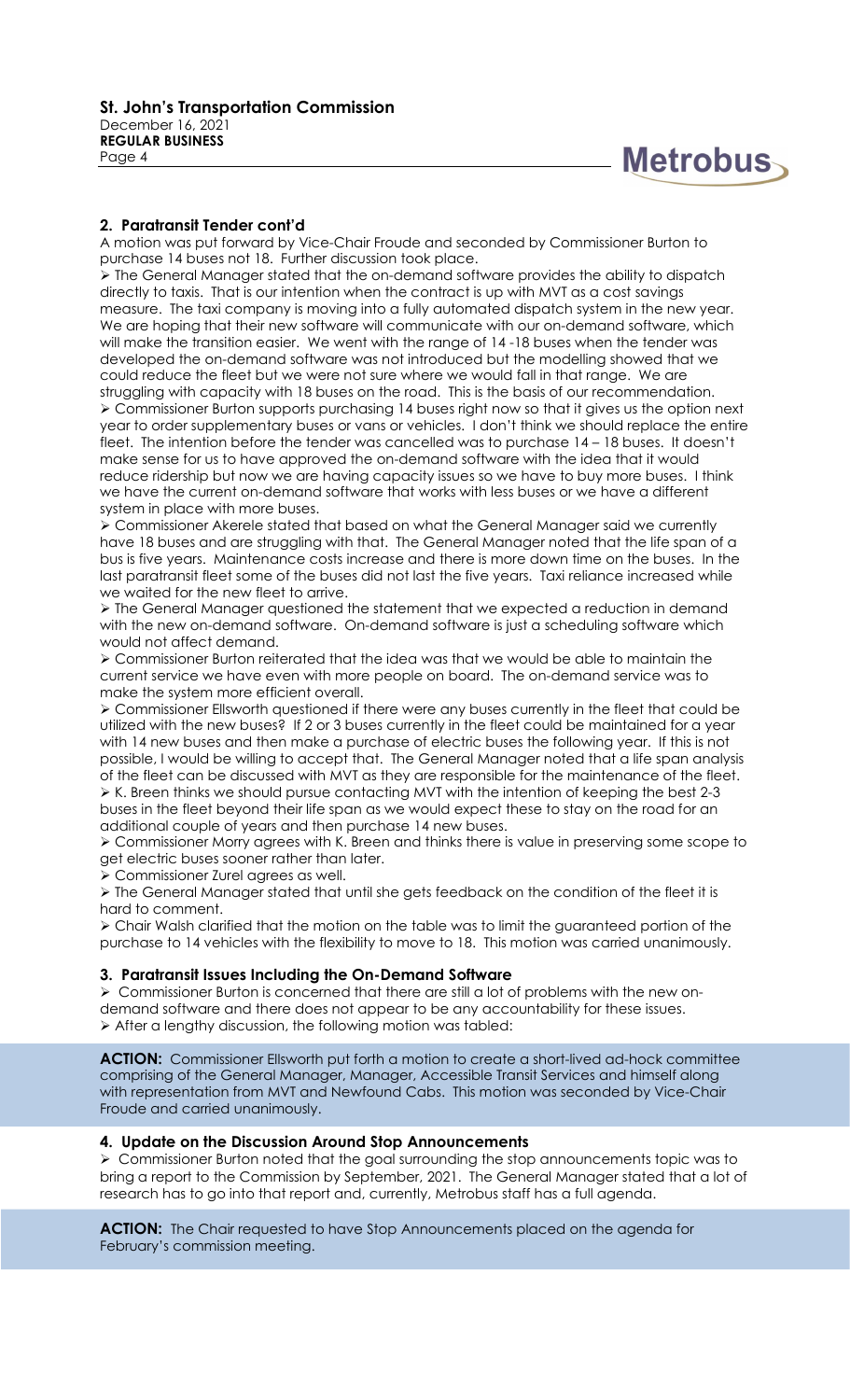

#### 5. Winter Bus Stop Bench Placement at King's Bridge Road/Across From Dominion

> This item will be deferred to the City of St. John's as it is a City owned bench. K. Breen will look into this matter for Commissioner Burton.

#### 6. Update on New Shelters – Progress Made to Date

 The General Manager had emailed Commissioner Burton with an update in mid-November on the bus shelter installations. There are ten listed which are in various stages of approval in terms of traffic, cable, NL Power and landowners but we cannot move forward with any tenders until funding is approved. Once we receive the approval, we will have to go through the tender process for installations. The shelters cost approximately \$10,000 each with an additional \$3,000 - \$4,000 for the shelter pad.

ACTION: Commissioner Ellsworth requested a report from the Transit Planner with a breakdown of where we stand with regards to the ten shelters awaiting approval. He would also like the rationale surrounding the 15% of bus stops becoming shelters. He would like a realistic goal.

Vice-Chair Froude would like to know what the standard is across the country for the percentage of shelters versus bus stops.

#### 7. Gathering Place Bus Stop Signage

 Commissioner Burton questioned why the bus stop and shelter next to The Gathering Place on Military Road are in different locations. The General Manager reported that in consultation with the City there is only a certain place to erect the shelter and the bus stop could not go next to it because of the turn of the road and the location of the crosswalk.

**ACTION:** It was suggested to post a sign in the shelter indicating that the bus will stop at the bus stop even if they are waiting in the bus shelter.

#### 8. Request to Move the Bus Stop Nearer to the Crosswalk by the Library, Allandale Road

 Commissioner Burton asked if this bus stop could be moved closer to the crosswalk. The General Manager responded that if you move the stop further up Allandale Road, there is heavier traffic at peak times and the bus has to cross over three lanes of traffic to make a lefthand turn. It is too close to the intersection.

ACTION: This item will be discussed with the Transit Planner and Operations.

#### 9. Paratransit Holiday Service

 Vice-Chair Froude understands that there is service provided for this calendar year for all paratransit users for December 25<sup>th</sup> and 26<sup>th</sup>. In 2022 on December 25<sup>th</sup> and 26<sup>th</sup> there will no longer be service unless you are a bus only designated customer. His concern is that he understands the rules and changes coming into place in 2022 but what about January 1, 2022 – New Year's Day. Giving people a couple of weeks' notice is too short for the change in service for January 1st, 2022. He suggests keeping the service for this Christmas and New Years. He would suggest reconsidering the decision to eliminate the service for Christmas and New Years for future years; service should be provided on January 1st, 2022 to all paratransit users.

ACTION: Vice-Chair Froude made a motion to reinstate the paratransit service on January 1st, 2022 and to revisit the decision on holiday service. Commissioner Burton seconded the motion. This motion was carried unanimously provided MVT can provide the service.

 The General Manager stated that hours of service for paratransit had been in discussion a while ago because the new hours were in the RFP for the service contract. This was discussed at the Inclusion Advisory Committee at the City and the Paratransit Working Group and they understand as to why the changes were being made. It has been discussed for a period of time. It is another step to align GoBus with Metrobus service hours and make it more equitable service.